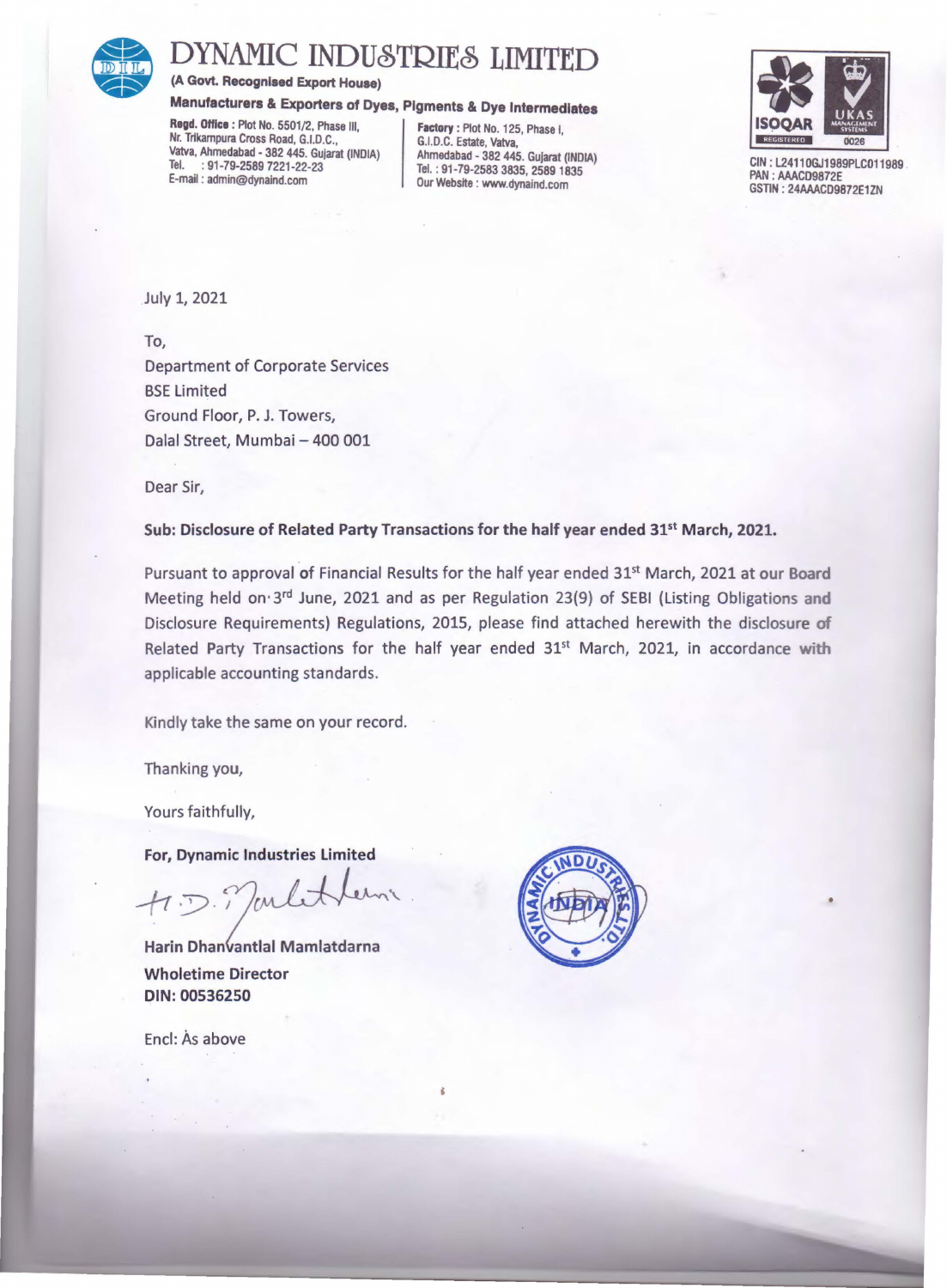## 1. Related Party Disclosures for the year ended 31st March, 2021

(a) Details of Related Parties

| Sr.<br>No.     | <b>Description of Relationship</b>                                                                                                      | <b>Names of Related Parties</b>                                         |
|----------------|-----------------------------------------------------------------------------------------------------------------------------------------|-------------------------------------------------------------------------|
| 1              | Key Management Personnel (KMP)                                                                                                          | Harin D. Mamlatdarna<br>Dipakkumar Choksi<br>Dinesh Jain                |
| $\overline{2}$ | <b>Relatives of KMP</b>                                                                                                                 | Ronak D. Choksi<br>Bimal D. Choksi<br>Mansi Talati<br>Asita Mamlatdarna |
| $\mathbf{3}$   | Enterprise over which KMP / Relatives of<br>KMP exercise significant influence<br>through controlling interest (Other Related<br>Party) | Ornet Intermediate Pvt. Ltd.<br>Neo Farbe Pyt. Ltd.                     |

Details of transactions with related parties for the year ended March 31 , 2021 in the ordinary course of business:

|                |                                                                                                                      |                                | $[\Box$ in Lacs]             |                                                                                                              |                              |  |  |
|----------------|----------------------------------------------------------------------------------------------------------------------|--------------------------------|------------------------------|--------------------------------------------------------------------------------------------------------------|------------------------------|--|--|
| Sr.<br>No.     | <b>Nature of Relationship /</b><br><b>Transaction</b>                                                                | <b>Subsidiary</b><br>Companies | KMP &<br><b>Relatives</b>    | <b>Enterprise</b><br>over which<br><b>KMP</b><br>and<br><b>Relatives</b><br>have<br>significant<br>influence | Total                        |  |  |
| $\overline{1}$ | <b>Managerial Remuneration</b><br>Dipakkumar Choksi<br>Dinesh Jain<br>Harin Mamlatdarna                              |                                | 7.47<br>1.40<br>7.47         | --<br>--<br>--                                                                                               | 7.47<br>1.40<br>7.47         |  |  |
| $\overline{2}$ | Expenditure on other service<br>(Salary)<br>Ronak Choksi<br><b>Bimal Choksi</b><br>Asita Mamlatdarna<br>Mansi Talati |                                | 2.53<br>2.68<br>0.26<br>0.81 | $\frac{1}{2}$<br>--<br>--<br>$-1$                                                                            | 2.53<br>2.68<br>0.26<br>0.81 |  |  |
| 3              | <b>Sales</b><br>Ornet Intermediate Pvt. Ltd.                                                                         |                                |                              | 24.76                                                                                                        | 24.76                        |  |  |
| $\Delta$       | <b>Purchase of MEIS License</b><br>Neo Farbe Pvt. Ltd.                                                               | $- -$                          | --                           | 0.10                                                                                                         | 0.10                         |  |  |